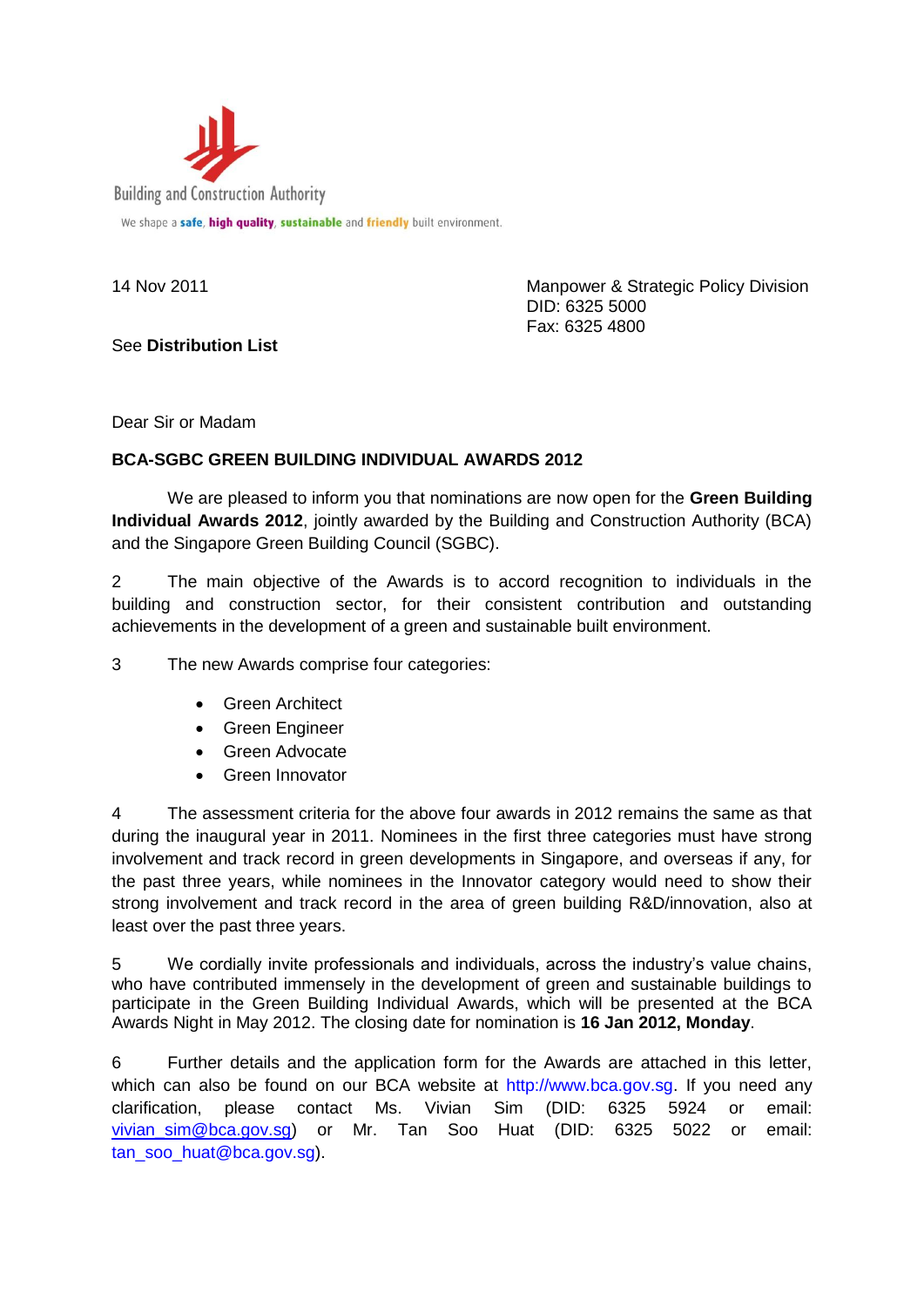7 I would appreciate it if you could bring to the attention of your members the content of this circular and strongly encourage them to participate in this Awards scheme. Thank you.

Yours faithfully,

NEO CHOON KEONG ORGANISING COMMITTEE BCA-SGBC GREEN BUILDING INDIVIDUAL AWARDS/ DIRECTER (MANPOWER & STRATEGIC POLICY) BUILDING AND CONSTRUCTION AUTHORITY

## **DISTRIBUTION (via email)**

PRESIDENT SINGAPORE GREEN BUILDING COUNCIL (SGBC) BECA CARTER HOLLINGS & FERNER (SEA) PTE LTD 51 ANSON ROAD #12-51 ANSON CENTRE SINGAPORE 079904

PRESIDENT INSTITUTION OF ENGINEERS, SINGAPORE (IES) 70, BUKIT TINGGI ROAD SINGAPORE 289758

PRESIDENT ASSOCIATION OF CONSULTING ENGINEERS, SINGAPORE (ACES) 70, PALMER ROAD #04-06 PALMER HOUSE SINGAPORE 079427

PRESIDENT SINGAPORE CONTRACTORS ASSOCIATION LIMITED (SCAL) CONSTRUCTION HOUSE 1 BUKIT MERAH LANE 2 SINGAPORE 159760

PRESIDENT SINGAPORE INSTITUTE OF ARCHITECTS (SIA) 79 NEIL ROAD SINGAPORE 088904

PRESIDENT SOCIETY OF PROJECT MANAGERS (SPM) MACPHERSON ROAD P.O.BOX 1083 SINGAPORE 913412

PRESIDENT SINGAPORE INSTITUTE OF BUILDING LIMITED (SIBL) 70 PALMER ROAD, #03-09C PALMER HOUSE SINGAPORE 079427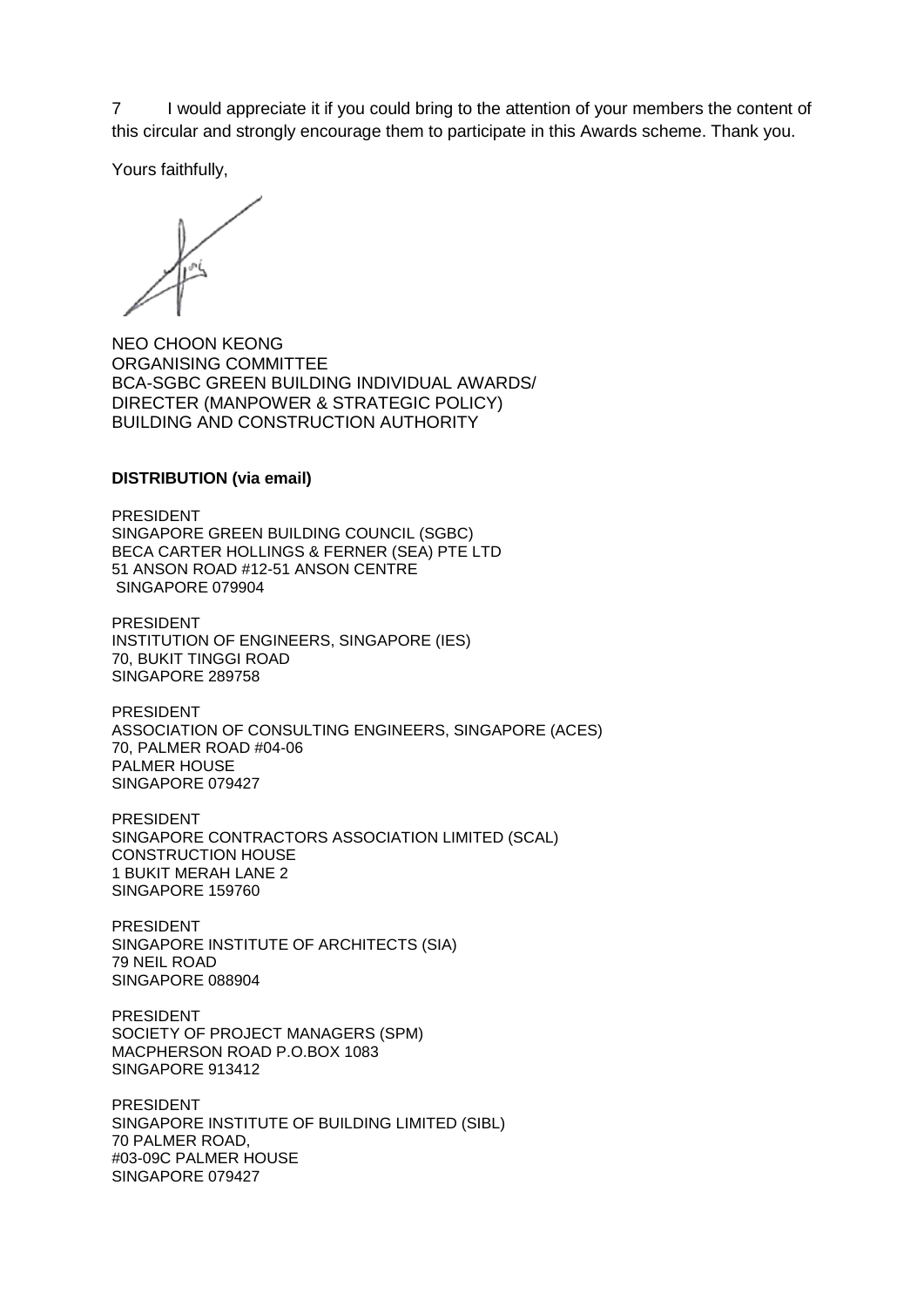PRESIDENT REAL ESTATE DEVELOPERS' ASSOCIATION OF SINGAPORE (REDAS) 190 CLEMENCEAU AVENUE #07-01 SINGAPORE SHOPPING CENTRE SINGAPORE 239924

PRESIDENT SINGAPORE INSTITUTE OF SURVEYORS & VALUERS (SSIV) 20 MAXWELL ROAD #10-09B MAXWELL HOUSE SINGAPORE 069113

PRESIDENT SINGAPORE STRUCTURAL STEEL SOCIETY (SSSS) 336-C KING GEORGE'S AVENUE KING GEORGE BUILDING SINGAPORE 208572

PRESIDENT PROFESSIONAL ENGINEERS BOARD, SINGAPORE (PEB) 1ST STOREY, TOWER BLOCK, MND COMPLEX 5 MAXWELL ROAD SINGAPORE 069110

PRESIDENT BOARD OF ARCHITECTS (BOA) 5 MAXWELL ROAD 1ST STOREY TOWER BLOCK MND COMPLEX SINGAPORE 069110

DEPUTY CHIEF EXECUTIVE INFRASTRUCTURE & DEVELOPMENT LAND TRANSPORT AUTHORITY 1 HAMPSHIRE ROAD BLOCK 8 LEVEL 1 SINGAPORE 219428

DEPUTY CHIEF EXECUTIVE OFFICER (BUILDING) HOUSING & DEVELOPMENT BOARD HDB HUB 480 LORONG 6 TOA PAYOH SINGAPORE 310480

DIRECTOR-GENERAL ENVIRONMENTAL PROTECTION DIVISION NATIONAL ENVIRONMENT AGENCY ENVIRONMENT BUILDING 40 SCOTTS ROAD #13-00 SINGAPORE 228231

ASSISTANT CHIEF EXECUTIVE OFFICER PARK MANAGEMENT & LIFESTYLE CLUSTER NATIONAL PARKS BOARD HEADQUATERS, SINGAPORE BOTANIC GARDENS 1 CLUNY ROAD SINGAPORE 259569

DIRECTOR BEST SOURCING DEPARTMENT